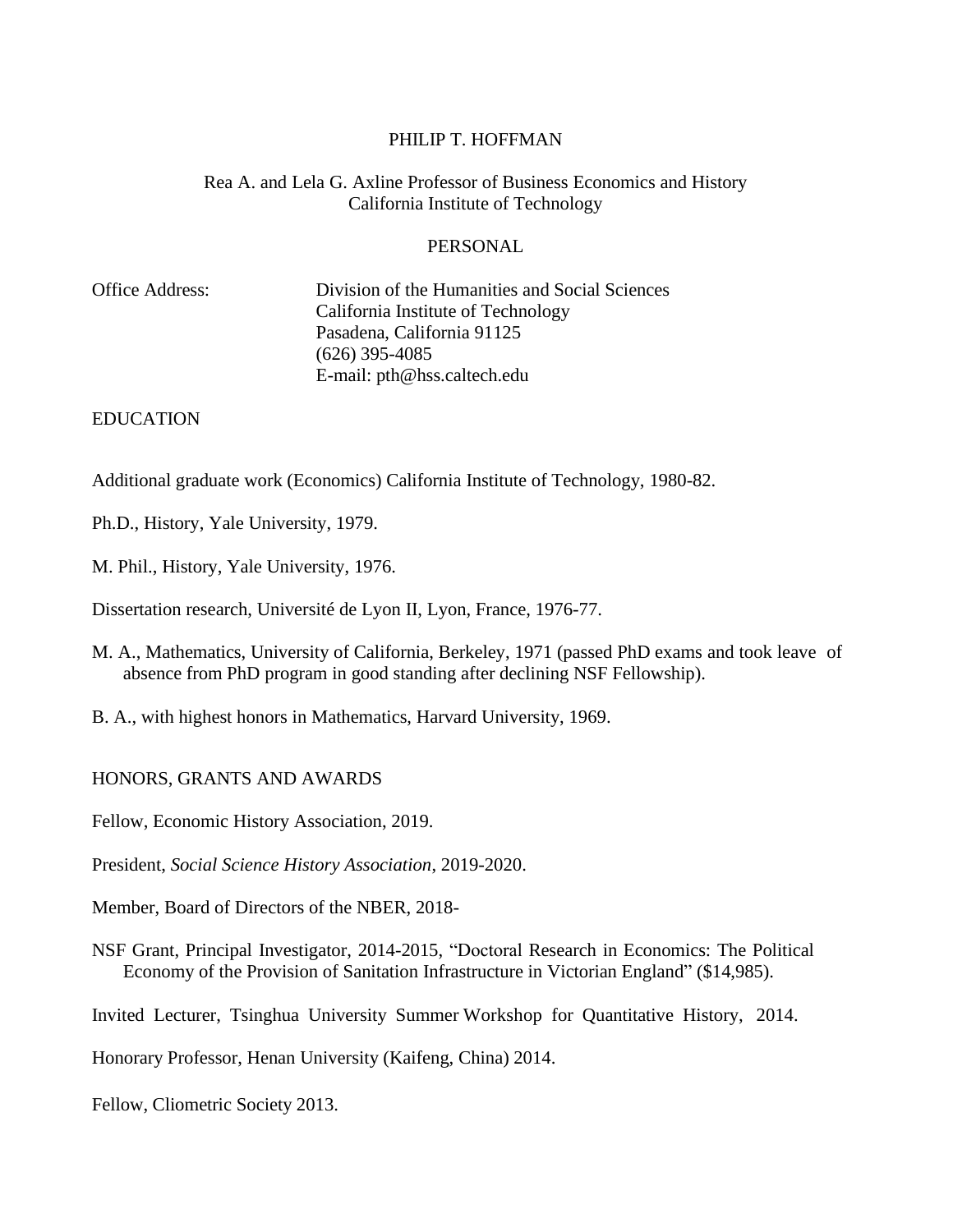President, Economic History Association, 2013-2014.

Visiting Professor, École des hautes études en sciences sociales, 2011.

Visiting Researcher, Paris School of Economics, 2011, 2014.

- NSF Grant, Co-Principal Investigator on Subcontract to UC Davis, 2004-2006, "Global Prices and Incomes, 1200-1950" (\$31,056); on subcontract to NBER, 2007-2010 (\$29,989), 2009- 2011 (\$55,848), 2012-2014 (\$93,178).
- Russell Sage Foundation, Co-Principal Investigator with Gilles Postel-Vinay and Jean-Laurent Rosenthal, Grant for 2002-2005 on "Trust Supporting Institutions and Economic Growth" (\$146,694).
- Gyorgy Ranki Prize of the Economic History Association, 2001 for *Priceless Markets*. (Awarded for the "outstanding book in the Economic History of Europe, published in 1999 and 2000").
- Fellow, John Simon Guggenheim Memorial Foundation, 2001.
- Allan Sharlin Prize of the Social Science History Association, 1997 for *Growth in a Traditional Society* (Awarded annually for "an outstanding book in Social Science History").
- Gyorgy Ranki Prize of the Economic History Association, 1997 for *Growth in a Traditional Society*. (Awarded for "the outstanding book in the Economic History of Europe, published between 1994 and 1996").
- NEH, Principal Investigator, Grant for Collaborative Research 1997-99 on "Notaries and Credit in Paris," 1660-1870 (\$38,859).
- Invited Fellow, Stanford Center for Advanced Study in The Behavioral Sciences, 1993-94 (declined for family reasons).
- Arthur H. Cole Prize of the Economic History Association, 1992, for the article "Land Rents and Agricultural Productivity: The Paris Basin, 1450-1789." (Given for "the most outstanding article published each year in the *Journal of Economic History*).
- Nancy Lyman Roelker Prize of the Sixteenth Century Studies Conference, 1992, for the article "Land Rents and Agricultural Productivity: The Paris Basin, 1450-1789." (Awarded annually to "the best article in English on sixteenth-century French history").

Visiting Fellow, Washington University, 1989.

Graves Award for Achievement in the Humanities, 1987.

John Gilmary Shea Prize of the American Catholic Historical Association, 1984, for the book *Church and Community in the Diocese of Lyon, 1500-1789*. (Given annually for the book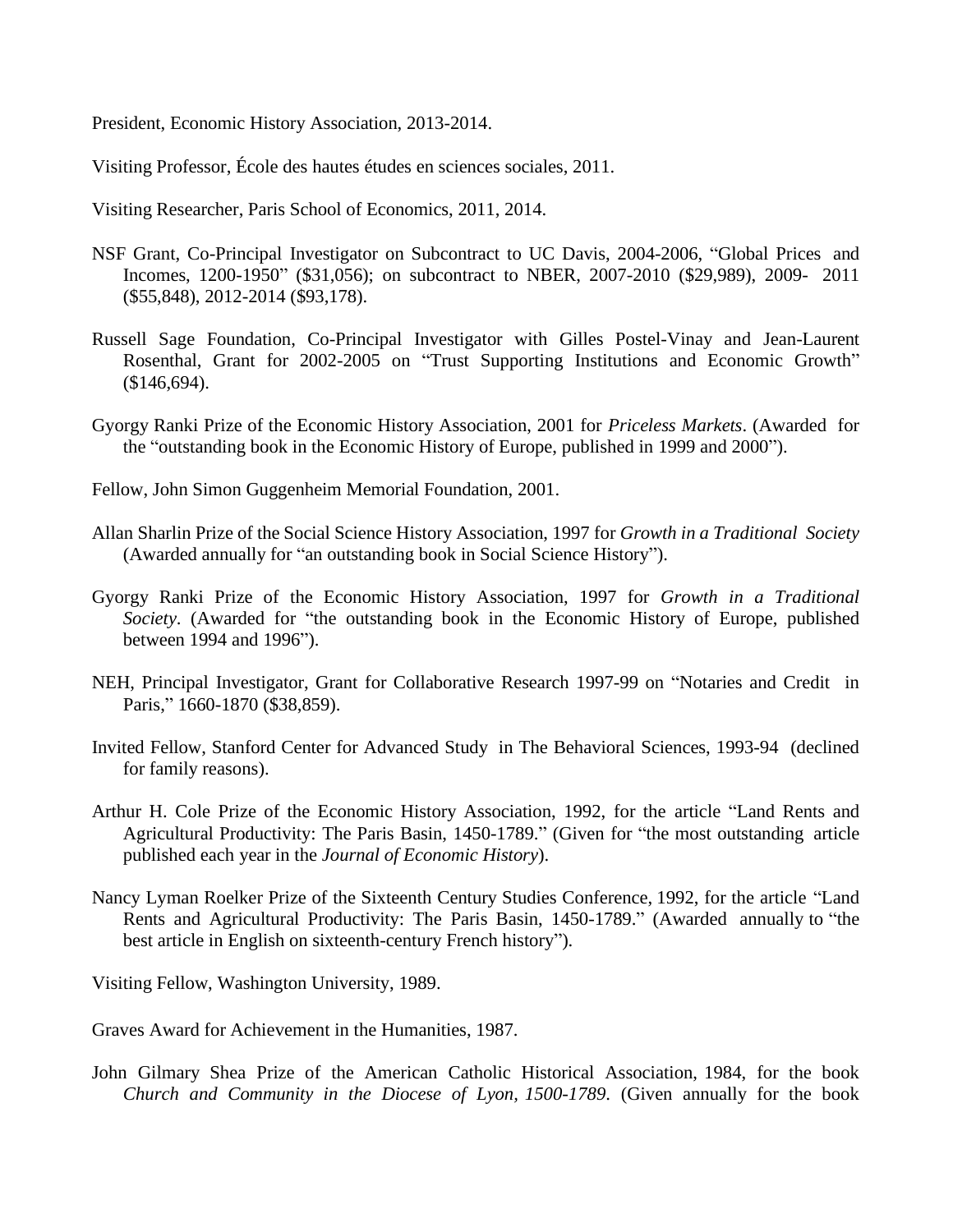"making the most distinguished contribution to the history of the Catholic Church in the broad sense of the term").

George A. and Eliza Gardner Howard Foundation Fellowship, 1984.

John Randolph Haynes and Dora Haynes Foundation summer grant, 1984.

American Council of Learned Societies Grant, 1982.

National Endowment for the Humanities Grant, 1981.

John Addison Porter Prize, Yale University, 1980 (the highest award for a dissertation or other written work by a student in any of Yale's divisions).

National Science Foundation Fellowship, Mathematics 1969-1971, 1971-1972 (declined).

#### ACADEMIC EXPERIENCE

Executive Officer for the Humanities, 1995-2000.

From Lecturer to Professor of History and Social Science, California Institute of Technology, 1980-2003.

Richard and Barbara Rosenberg Professor of History and Social Science, 2003-2008.

Rea A. and Lela G. Axline Professor of Business Economics and Professor of History, 2008-.

# EDITORIAL BOARDS

Member, Editorial Board, *Eighteenth-Century Studies*, 2016-2019

Editor, *Journal of Economic History*, 2006-2010.

Member, Editorial Board, *The Journal of Historical Society*, 2006-2013.

Member, Editorial Board, *Historical Methods*, 1998-2002.

Member, Editorial Board, *Explorations in Economic History*, 1996-2010.

Member, Editorial Board, *Journal of Economic History*, 1989-1993.

Member, Advisory Board, Cambridge Studies in Economics, Cognition, and Society, 2009-.

Member, Editorial Board, Trakya University, *Journal of Social Science*.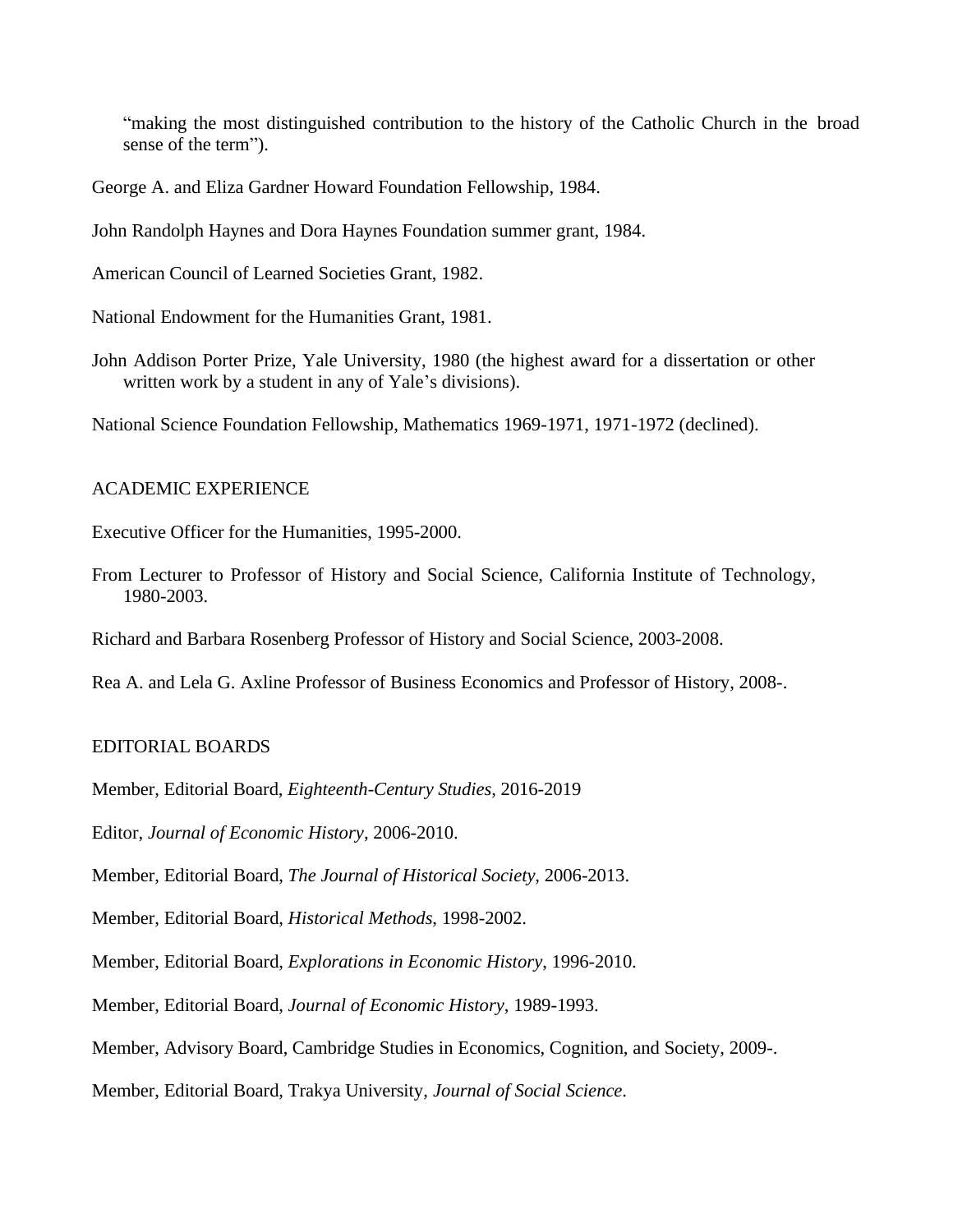# OTHER PROFESSIONAL ACTIVITIES

Ranki Prize Committee, Economic History Association, 2005, 2007, 2008, 2009.

Sharlin Prize Committee, Social Science History Association, 1999.

NEH Grant Panelist, 1998.

Roelker Prize Committee, Sixteenth-Century Studies Conference, 1994.

Member, Dissertation Prize Committee, Economic History Association, 1988-1989.

Member, Board of Trustees, Cliometric Society, 2003-2007.

- Various other committees of the Cliometric Society, the Economic History Association, and the Social Science History Association.
- Manuscript referee for *Agricultural History*; *American Economic Review*; *American Historical Review; American Journal of Sociology; American Political Science Review; Economic Development and Cultural Change; Economic History Review; Economic Inquiry; Economics and Politics; European Review of Economic History; Explorations in Economic History; French Historical Studies; Historical Methods; Journal of Comparative Economics; Journal of Economic History; Journal of Early Modern History; Journal of Institutional and Theoretical Economics/Zeitschrift für die gesamte Staatswissenschaft; Journal of Interdisciplinary History; Journal of Law, Economics, and Organization; Journal of Modern History*; *The Journal of Politics*; *Journal of World History; Proceedings of the National Academy of Sciences; Quarterly Journal of Economics; Review of Economic Studies; Science*; *World Politics*; Cambridge University Press; Cornell University Press; Holt, Rinehart, and Winston; Johns Hopkins University Press; Harvard University Press; Princeton University Press; University of California Press; University of Chicago Press; W. W. Norton Company; Stanford University Press; and Yale University Press.
- Grant and Fellowship Referee, Guggenheim Foundation Fellowships, National Endowment for the Humanities, National Science Foundation, Social Sciences and Humanities Research Council of Canada, and Agence Nationale de la Recherche (France)
- External reviewer, London School of Economics, Stockholm School of Economics, Ecole des Hautes Etudes en Sciences Sociales; Hong Kong University of Science and Technology.

PUBLICATIONS (\* for refereed; \*\* for conference volume refereed by editor and commentators)

#### **Books**

*Church and Community in the Diocese of Lyon, 1500-1789* (Yale University Press, 1984; electronic edition forthcoming). [\*]

*Growth in a Traditional Society: The French Countryside, 1450-1815* (Princeton University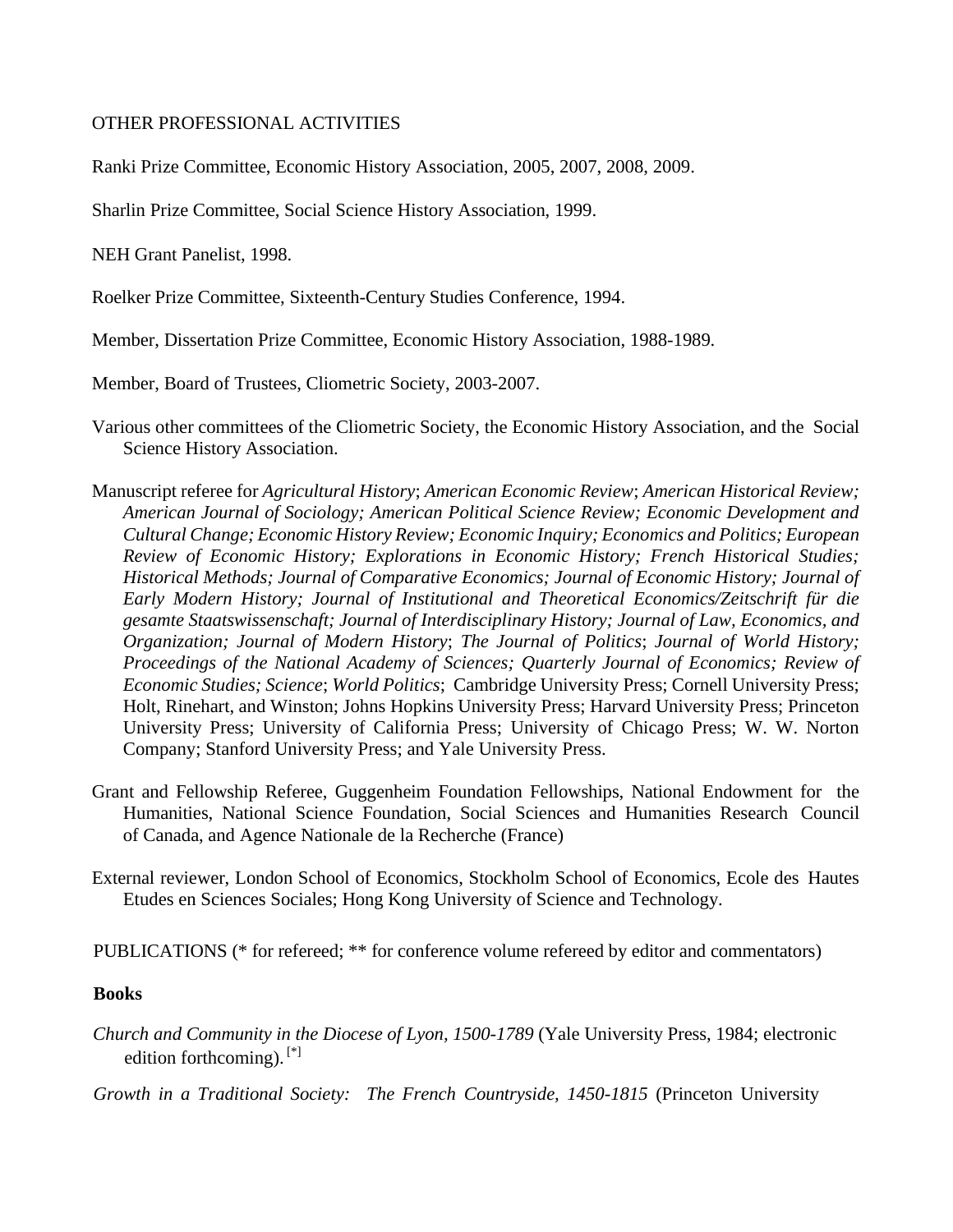Press, 1996; paperback edition, 2000).<sup>[\*]</sup>

Philip T. Hoffman, Gilles Postel-Vinay, and Jean-Laurent Rosenthal, *Priceless Markets: The Political Economy of Credit in Paris, 1660-1870* (University of Chicago Press, 2000).<sup>[\*]</sup>

. *Des Marchés sans prix: L'économie politique du crédit à Paris, 1660-1870* (French edition of *Priceless Markets*) (Ecole des Hautes Etudes en Sciences Sociales, 2001).

- Philip T. Hoffman, Gilles Postel-Vinay, and Jean-Laurent Rosenthal, *Surviving Large Losses Financial Crises, the Middle Class, and the Development of Capital Markets* (Harvard University Press, 2007; Chinese translation, 2014). [\*]
- Philip T. Hoffman, *Why did Europe Conquer the World?* (Princeton University Press, 2015; Spanish and Korean translations, 2016; Chinese and German translations, 2017; Turkish translation, 2019; subject of interview for Korean educational TV documentary on the development of firearms). [\*]
- Philip T. Hoffman, Gilles Postel-Vinay, and Jean-Laurent Rosenthal, *Dark Matter Credit: The Development of Peer-to-Peer Lending and Banking in France*. (Princeton University Press, 2019).[\*]

# **Edited Books**

- *Fiscal Crises, Liberty, and Representative Government, 1450-1789*, eds. Philip T. Hoffman and Kathryn Norberg (Stanford University Press, 1994; paperback edition, 2001; Chinese translation, 2008). [\*]
- *Finance, Intermediaries, and Economic Development*, eds. Stanley Engerman, Philip Hoffman, Jean-Laurent Rosenthal, and Ken Sokoloff (Cambridge University Press, 2003).<sup>[\*]</sup>

# **Articles**

- "The Church and the Rural Community in the Sixteenth and Seventeenth Centuries: Aspects of the Social History of the Counter Reformation," *Proceedings of the Western Society for French History* 6 (1979): 46-54.<sup>[\*\*]</sup>
- "Le rôle social des curés de l'ancien diocèse de Lyon," *Bulletin d'histoire economique et sociale de la région lyonnaise* (1980): 1-18. [\*]
- "Sharecropping and Investment in Agriculture in Early Modern France," *The Journal of Economic History* 42 (1982): 155-59. [\*\*]
- "Wills and Statistics: Tobit Analysis and the Counter Reformation in Lyon," *Journal of Interdisciplinary History* 14 (1984): 813-34. [\*]

"The Economic Theory of Sharecropping in Early Modern France," *The Journal of Economic History*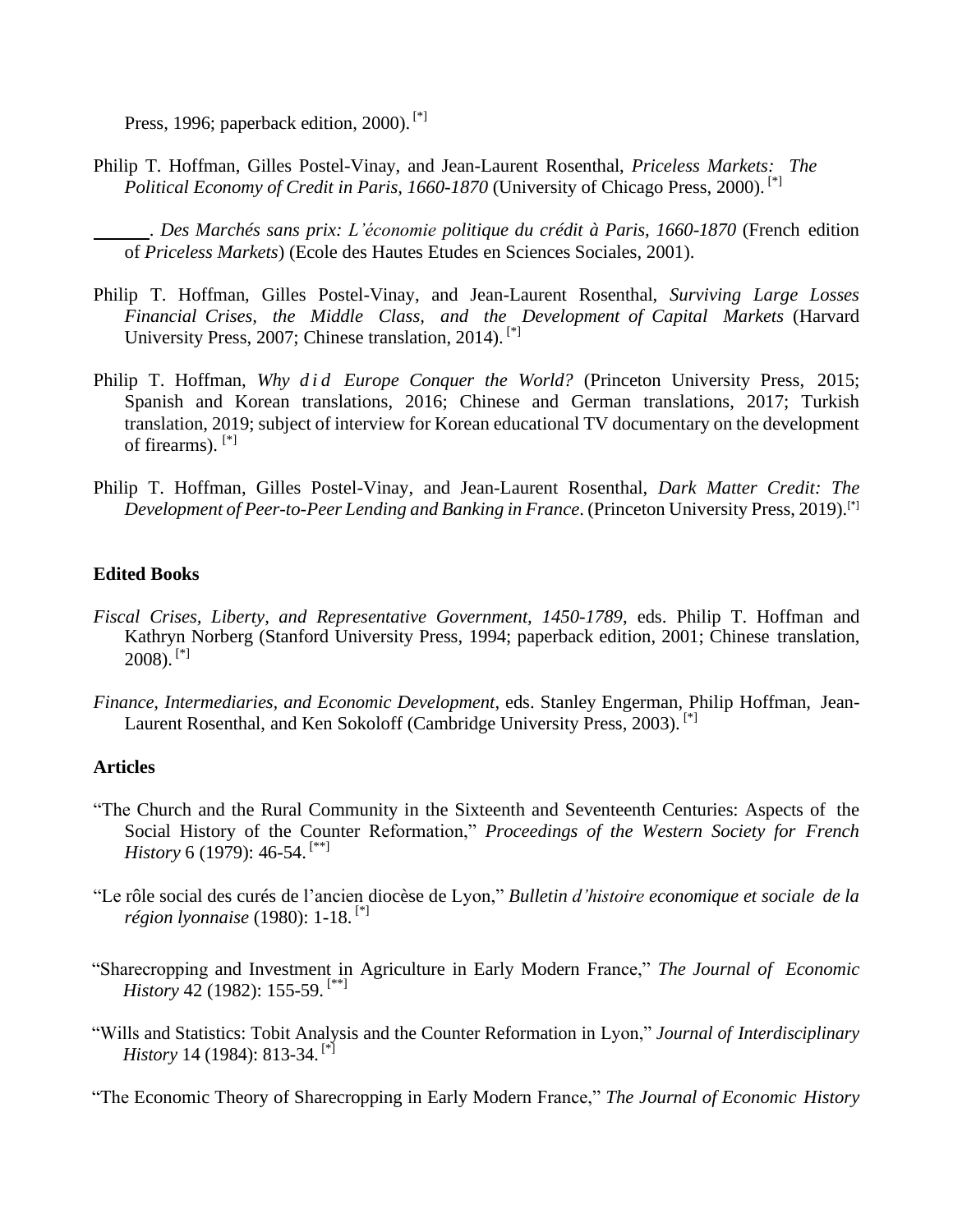44 (1984): 309-19. [\*\*]

- "Taxes and Agrarian Life in Early Modern France: Land Sales, l550-l730," *The Journal of Economic History* 46 (1986): 37-55. [\*]
- "Institutions and Agriculture in Old-Regime France," Politics and Society 16 (1988): 241-64. Revised version in *Journal of Institutional and Theoretical Economics*/*Zeitschrift für die gesamte Staatswissenschaft* 145 (1989): 166-81. [\*]
- "Land Rents and Agricultural Productivity: The Paris Basin, 1450-1789," *The Journal of Economic History* 51 (1991): 771-805. [\*] Spanish translation in *Political Economy from Istanbul to Potosi: City States, Empires, and Markets in the Mediterranean and the Iberian Atlantic, c. 1200- 1800*, ed. Fernando Carlos Ramos Palencia (Publicacions de la Universitat de València, 2012).
- "Un nouvel indice de la productivite agricole: Les baux de Notre Dame de Paris, 1450-1789," *Histoire et mesure* 6 (1991): 215-43. [\*]
- Philip T. Hoffman, Gilles Postel-Vinay, and Jean-Laurent Rosenthal, "Private Credit Markets in Paris, 1650-1840," *The Journal of Economic History* 52 (1992): 293-306. [\*\*]
- "Early Modern France: 1450-1700," in *Fiscal Crises, Liberty, and Representative Government, 1450- 1789*, eds. Philip T. Hoffman and Kathryn Norberg (Stanford University Press, 1994), pp. 226- 52, 362-71.<sup>[\*]</sup>
- Philip T. Hoffman and Kathryn Norberg, "Introduction," in *Ibid.* (Stanford University Press, 1994), pp. 1-5,  $315$ . [\*]

Philip T. Hoffman, Gilles Postel-Vinay, and Jean-Laurent Rosenthal, "Economie et politique: Les marchés du credit à Paris 1750-1840," in *Annales: Histoire, Sciences Sociales* 49 (1994): 65-  $98.$ <sup>[\*]</sup>

. "Redistribution and Long Private Debt in Paris, 1660-1726," *The Journal of Economic History* 55 (1995): 256-84. [\*]

- "Lyon," *Encyclopedia of the Reformation*, ed. Hans J. Hillerbrand, et al., vol. 2 (Oxford University Press, 1996), 478-80.
- Philip T. Hoffman, Gilles Postel-Vinay, and Jean-Laurent Rosenthal, "Deposits, Bankruptcy, and Notarial Credit in Late Eighteenth-Century Paris," in *Des personnes aux institutions: Réseaux et cultures du crédit du XVIe au XXe siècle en Europe*, ed. Laurence Fontaine et al. (Louvain-la-Neuve, 1997), 245-67.
- Philip T. Hoffman and Jean-Laurent Rosenthal, "The Political Economy of Warfare and Taxation in Early Modern Europe: Historical Lessons for Economic Development," in *The Frontiers of the*

<sup>.</sup> "Conclusion," in *Ibid.* (Stanford University Press, 1994), pp. 299-310, 379-80. [\*]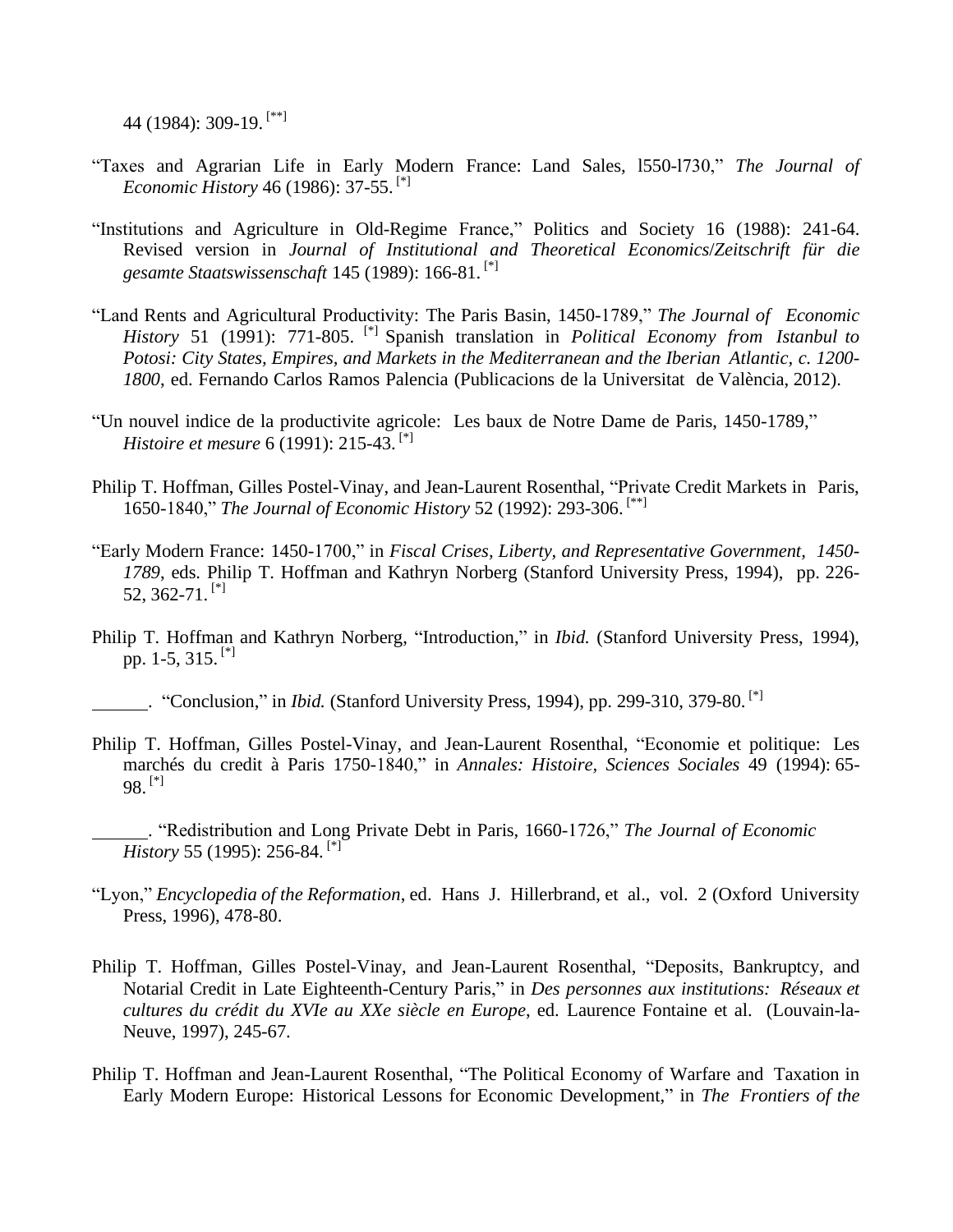*New Institutional Economics*, ed. John N. Drobak and John Nye (Academic Press, 1997), 31-55.[\*]

- "Agricultural Productivity and the Food Supply in France, 1500-1815," in *The Biological Standard of Living in Comparative Perspective: Europe*, ed. John Komlos and Joerg Baten (Stuttgart: Steiner Verlag, 1998), pp. 509-25.
- Philip T. Hoffman, Gilles Postel-Vinay, and Jean-Laurent Rosenthal, "Overcoming Asymmetric Information in Financial Markets: The Case of Paris, 1751," in *Journal of Institutional & Theoretical Economics* 154 (September, 1998): 499-530. [\*]
	- . "Information and Economic History: How the Credit Market in Old-Regime Paris Forces Us to Rethink the Transition to Capitalism," *American Historical Review* 104, no. 2 (February 1999):  $69-94$ . [\*]
- Philip T. Hoffman, "An Author's Second Thoughts," in "Forum: Revisiting 'Growth in a Traditional Society,'" *Historical Methods* 33 (Winter 2000): 46-50.
- Philip T. Hoffman and Jean-Laurent Rosenthal, "New Work in French Economic History," *French Historical Studies* 23, no 3 (Summer 2000): 439-53.
- Philip T. Hoffman, "High Finance Parisian Style," *Humanities: The Magazine of the National Endowment for the Humanities* 21, no. 4 (July-August, 2000): 40-43.
- Philip T. Hoffman, David Jacks, Patricia Levin, and Peter Lindert, "Prices and Real Inequality in Europe since 1500," *The Journal of Economic History* 62, no. 2 (June 2002): 322-55. [\*]
- Philip T. Hoffman, "Rural, Urban, and Global Economies (1450-1650)," in *France 1500-1645*, ed. Mack Holt, (The Short Oxford History of France) (Oxford University Press, 2002), pp. 62-98.<sup>[\*]</sup>
- Philip T. Hoffman, Gilles Postel-Vinay, and Jean-Laurent Rosenthal, "No Exit: Notarial Bankruptcy and the Evolution of Financial Intermediation in Paris," in *Finance, Intermediaries, and Economic Development*, eds. Stanley Engerman, Philip Hoffman, Jean-Laurent Rosenthal, and Ken Sokoloff (Cambridge University Press, 2003), pp. 75-110.<sup>[\*\*]</sup>
- Stanley Engerman, Philip T. Hoffman, Jean-Laurent Rosenthal, and Kenneth Sokoloff, "Introduction," in Ibid., pp. 1-7. [\*\*]
- "Le Roy Ladurie, Emmanuel," *The Oxford Encyclopedia of Economic History*, ed. Joel Mokyr, 5 vols. (New York, 2003), 3: 299.
- "France: Early Modern Period," *The Oxford Encyclopedia of Economic History*, ed. Joel Mokyr, 5 vols. (New York, 2003), 2: 363-66.
- "Agriculture: Property Rights and Tenure Systems," *The Oxford Encyclopedia of Economic History*, ed. Joel Mokyr, 5 vols. (New York, 2003), 1: 88-92. Revised edition in *Oxford Research Encyclopedia of Economics and Finance*, ed. Jonathan Hamilton (forthcoming).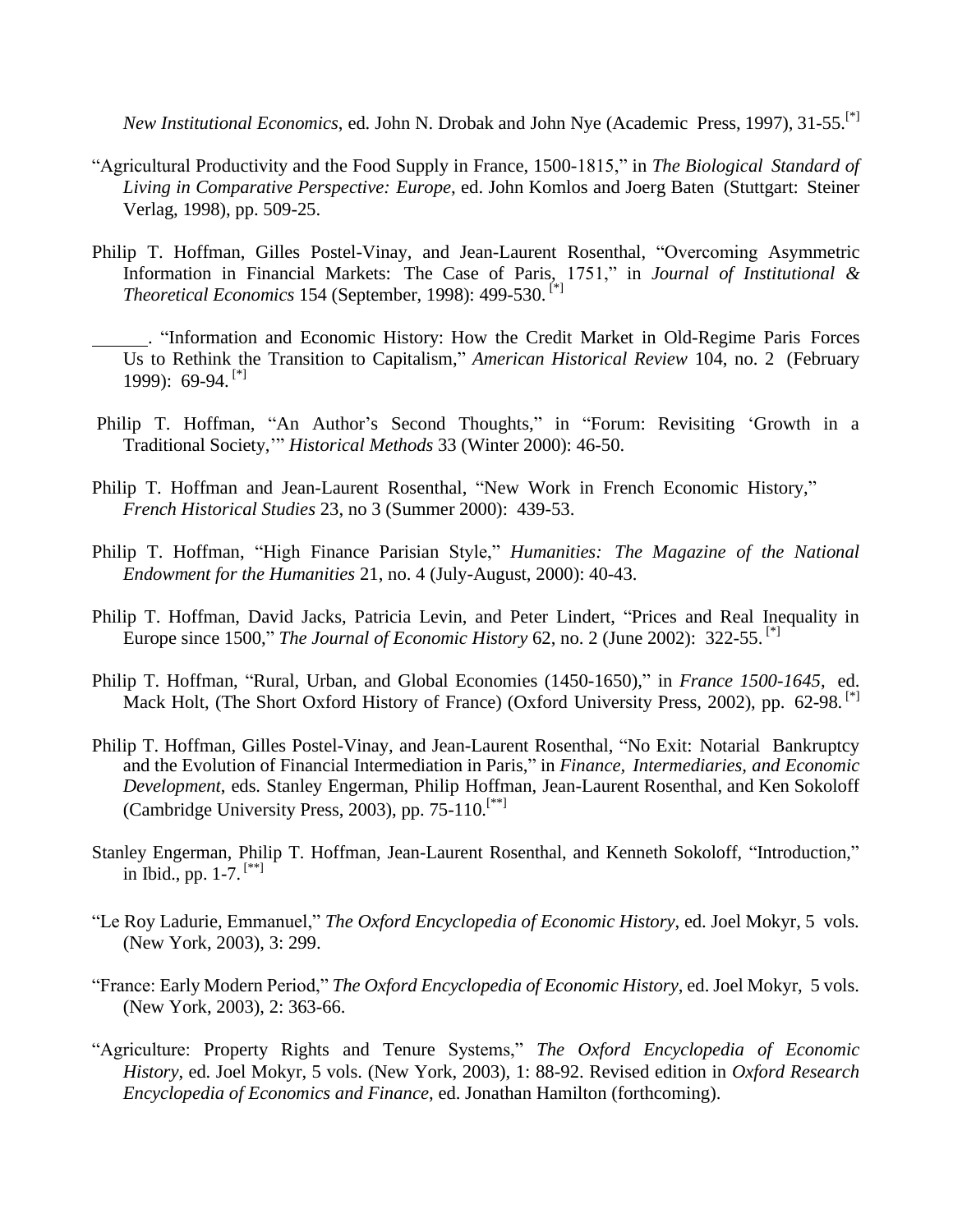- "Agriculture," Europe 1450-1789 *Encyclopedia of the Early Modern World*, ed. Jonathan Dewald (New York, 2004).
- Philip T. Hoffman, Gilles Postel-Vinay, and Jean-Laurent Rosenthal, "Révolution et évolution: Les marchés de crédit notarié en France, 1780-1840," *Annales: Histoire, Sciences Sociales*, 59 (March-April 2004): 387-424.<sup>[\*]</sup>
- Philip T. Hoffman, David Jacks, Patricia Levin, and Peter Lindert, "Sketching the Rise of Real Inequality in Early Modern Europe," in *Living Standards in the Past: New Perspectives on Well-Being in Asia and Europe*, eds. Robert Allen, Thomas Bengtsson, and Martin Dribe (Oxford, 2005), pp. 131-72.
- "Opening Our Eyes: History and the Social Sciences," *The Journal of the Historical Society* 6 (2006):  $93-118$ . [\*]
- "The Church in Economy and Society, 1660-1815," *The Cambridge History of Christianity*, vol. 7, eds. Stewart J. Brown and Timothy Tackett (Cambridge, 2007), pp. 72-86.
- Philip T. Hoffman and Jean-Laurent Rosenthal, "Remembrance of Crises Past," *Engineering & Science* 71 (Winter 2008): 20-25.
- Philip T. Hoffman, Gilles Postel-Vinay, and Jean-Laurent Rosenthal, "The Role of Trust in the Long-Run Development of French Financial Markets," in *Whom Can We Trust? How Groups, Networks, and Institutions Make Trust Possible*, eds., Karen Gook, Russell Hardin, and Margaret Levi (Russell Sage Foundation, New York, 2009), pp. 249-85. [\*\*]
- "Response to Robert Whaples's 'Is Economic History a Neglected Field of Study?'" *Historically Speaking* 11 (April 2010): 20-22.
- Philip T. Hoffman, Gilles Postel-Vinay, and Jean-Laurent Rosenthal, "History, Geography, and the Markets for Mortgage Loans in Nineteenth-Century France," in *Understanding Long-Run Economic Growth: Essays in Honor of Kenneth L. Sokoloff*, ed. Dora L. Costa and Naomi R. Lamoreaux (Chicago, NBER, and University of Chicago Press, forthcoming).<sup>[\*\*]</sup>
- "Prices, The Military Revolution, and Europe's Comparative Advantage in Violence," *Economic History Review* 64, S1 (2011): 39-59.<sup>[\*]</sup>
- "Comment on Alan Wood's 'Fire, Water, Earth, and Sky: Global Systems History and the Human Prospect,'" *The Journal of Historical Society* 10 (2010): 337-44.
- "Comment on Ken Pomeranz's *The Great Divergence*," *Historically Speaking* 12, no. 4 (2011): 16- 17.
- "Why Was It Europeans Who Conquered the World," *The Journal of Economic History* 72 (2012):  $601-33$ . [\*]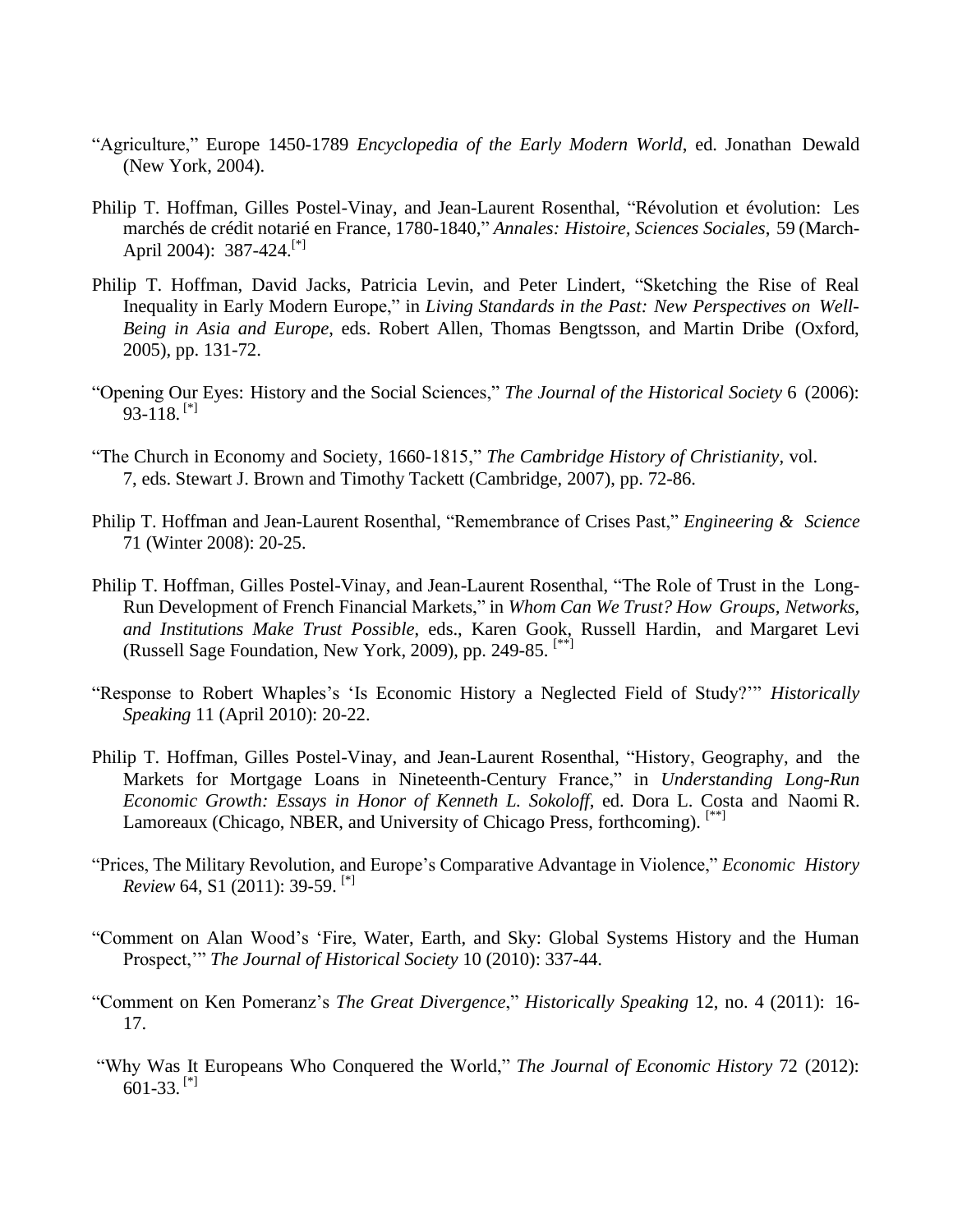- Philip T. Hoffman, Jean-Laurent Rosenthal, and Gilles Postel-Vinay, "Capitalism and Financial Development: The Case of Mortgage Markets in France, 1807-1899," (*Social Science History* 38  $(2014): 13-41.$ <sup>[\*]</sup>
- Philip T. Hoffman, Jean-Laurent Rosenthal, and Gilles Postel-Vinay, "Entry, Information, and Financial Development: A Century of Competition Between French Banks and Notaries," (*Explorations in Economic History* 55 (2015): 39-57).[\*]
- Philip T. Hoffman, "What Do States Do? Politics and Economic History," *The Journal of Economic History* 75 (2015): 303-32.
- Philip T. Hoffman, "Public Economics and History: A Review of *Fiscal Regimes and the Political Economy of Premodern States*," edited by Andrew Monson and Walter Scheidel, *Journal of Economic Literature* 55 (2017), 4: 1556–69.
- Philip T. Hoffman, "Institutions," *Handbook of Cliometrics*, ed. Claude Diebolt and Michael Haupert. (Springer, 2019), pp. 707-726.
- Philip T. Hoffman, "The Great Divergence: Why Britain Industrialized First," *Australian Economic History Review* 60, 2(2020): 226-147.
- Philip T. Hoffman, "Introduction," Li Bozhong, *The Early Modern Economy in China: The Yangzi Delta in the 1820s* (Cambridge University Press, 1920), pp. xxii-xix.
- Jari Eloranta and Philip T. Hoffman, "Cliometric Approaches to War," *Handbook of Cliometrics*, ed. Claude Diebolt and Michael Haupert. (Springer, forthcoming).
- Philip T. Hoffman and Tirthankar Roy, "War and Empire 1700-1870," *Cambridge Economic History of the World*, ed. Stephen Broadberry and Kyoji Fukao. (Cambridge University Press, forthcoming 2021).
- Philip T. Hoffman, "Economy and Gunpowder Weapons in Western and Central Europe," *Routledge Handbook of the Global History of Warfare*, ed. Michael Charney and Kaushik Roy. (Routledge, forthcoming).

#### **Online Articles**

- "How Europe Conquered the World: The Spoils of a Single-Minded Focus on War," *Foreign Affairs*  (October 7, 2015).
- "This Is How Europe Came to Dominate the World by the 20<sup>th</sup> Century," *History News Network* (October 11, 2015).
- "Building a European Identity: Obstacles and Opportunities," *Do Europeans Exist?*, euromind.global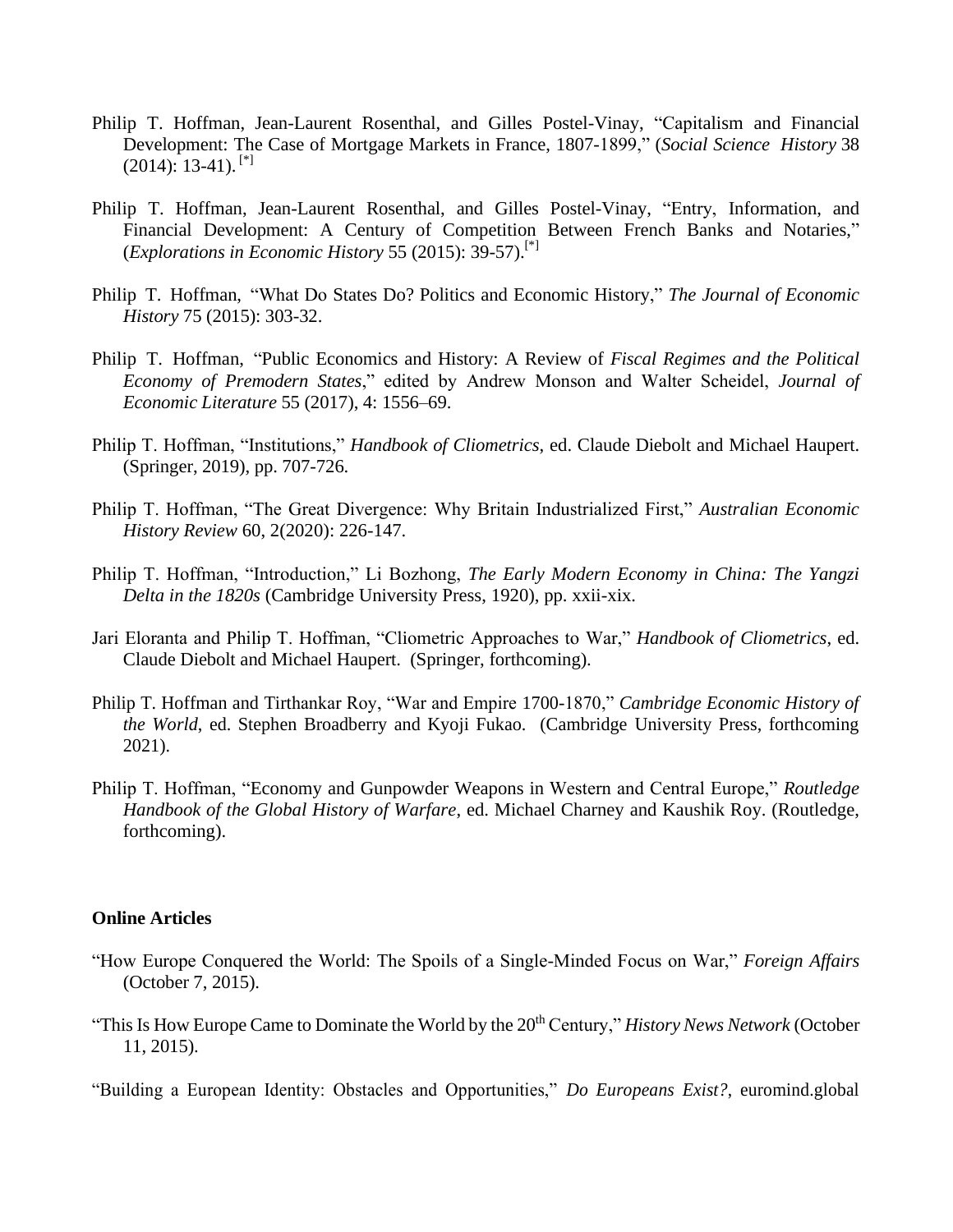(August 5, 2016).

Philip T. Hoffman et al., "Symposium Review of Tonio Andrade, *The Gunpowder Age* (Princeton, 2016)*." Journal of Chinese History* 2, special issue 2 (July, 2018).

# **Bibliographies, Review Articles, Long Book Reviews, Notes, & Short Dictionary Entries**

- Review of the statistics and methodology of Richard Hellie's *Slavery in Russia*, in *Journal of Modern History* 57 (1985): 179-84.
- "Comments on Craig, Hood, and Barbezat," *The Journal of Economic History* 50 (1990): 444-46.
- Review of René Baehrel, *Une croissance: La Basse-Provence rurale de la fin du XVIe siècle à 1789*, in *Agricultural History* 64 (1990):117-19.
- "NBER Franco-American Conference," with Maggie Levenstein, in the *Newsletter of the Cliometric Society* 8, no. 3 (1993): 19-23.
- "France 1450-1789: Economy and Society," with Keith Luria, in *The American Historical Association's Guide to Historical Literature*, ed. Mary Beth Norton, 2 vols. (Oxford, Oxford University Press, 1995), 1: 837-841.
- "Summary of Papers and Discussion from the 35th Annual Cliometric Conference," with Lynn Kiesling, *Newsletter of the Cliometric Society* 10, no. 2 (1995): 1, 16-21.
- "Garfield Goose," *Encyclopedia of Chicago History*, eds. James Grossman and Janice Reiff (Chicago, 2004).
- "Jewish History and Education: A Review Essay," *Historically Speaking: The Bulletin of the Historical Society* 14, no. 5 (2013): 42-43.

# **Working Papers**

- "Pious Bequests in Wills: A Statistical Analysis," California Institute of Technology Working Paper 393 (1981).
- "Sharecropping and Investment in Agriculture in Early Modern France," California Institute of Technology Working Paper 406 (1981).
- "Social History and Taxes: The Case of Early Modern France," California Institute of Technology Working Paper 495 (1983).
- "Economic Theory and Sharecropping in Early Modern France," California Institute of Technology Working Paper 496 (1983).

"Social History and Agricultural Productivity: The Paris Basin 1450-1789," California Institute of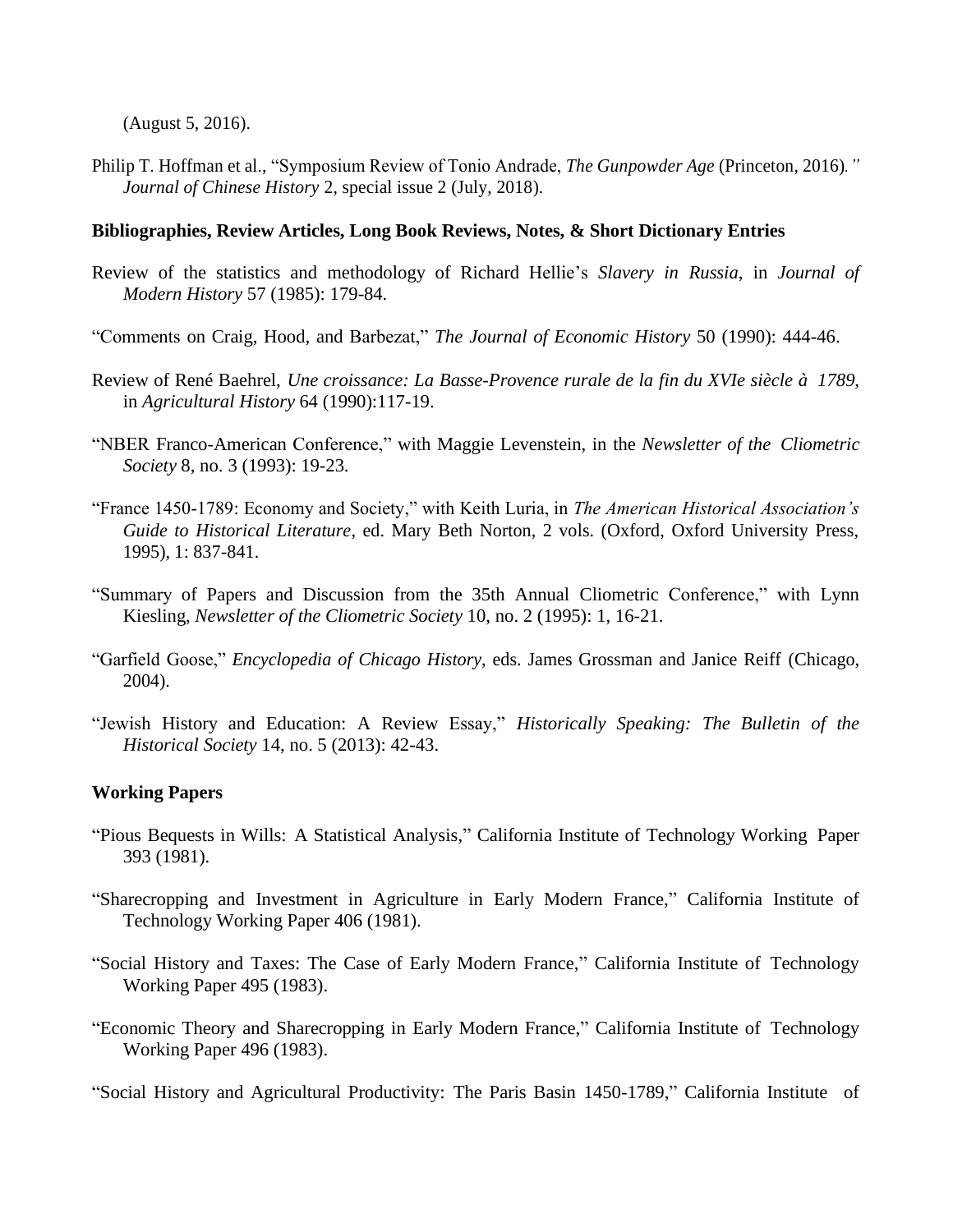Technology Social Science Working Paper 742 (1990).

- "Land Rents and Agricultural Productivity: The Paris Basin, 1450-1789," California Institute of Technology Working Paper 752 (1991).
- Robert J. Cull, Philip T. Hoffman, and Eric Hughson, "New Evidence for an Old Controversy: Scattered Landholdings and Open Fields," California Institute of Technology Social Science Working Paper 788 (1992).
- Philip T. Hoffman, Gilles Postel-Vinay, and Jean-Laurent Rosenthal, "What Do Notaries Do? Overcoming Asymmetric Information in Financial Markets: The Case of Paris, 1751," UCLA Economics Working Paper (October 1994).
- Philip T. Hoffman, David Jacks, Patricia Levin, and Peter Lindert, "Prices and Real Inequality in Europe since 1500," UC Davis Agricultural History Center Working Paper 102 (October 2000).
- Philip T. Hoffman, Why is It That Europeans Ended up Conquering the Rest of the Globe? Prices, the Military Revolution, and Western Europe's Comparative Advantage in Violence, UC Davis Global Prices and Income History Group, Working Paper 3 (January 2006).
- "The Politics and Economics of Europe's Comparative Advantage in Violence," UC Davis Global Prices and Income History Group, Working Paper (January 2009).
- "Why Was It Europeans Who Conquered the World," California Institute of Technology Social Science Working Paper 1344 (March 2011).

# **WORK IN PROGRESS**

- Philip T. Hoffman, *Why Europe?* Book on the great divergence in world power and living standards, 1500-2000 (under contract to Cambridge University Press; 5 of 8 chapters written).
- Philip T. Hoffman, Gilles Postel-Vinay, and Jean-Laurent Rosenthal. Article on notaries businesses; article on famous notarial bankruptcies and bank runs in France

Paper on causality in economic history

# **PAPERS GIVEN AT MEETINGS**

Society for French Historical Studies Western Society for French History American Historical Association American Political Science Association Social Science History Association Economic History Association All-UC Economic History Group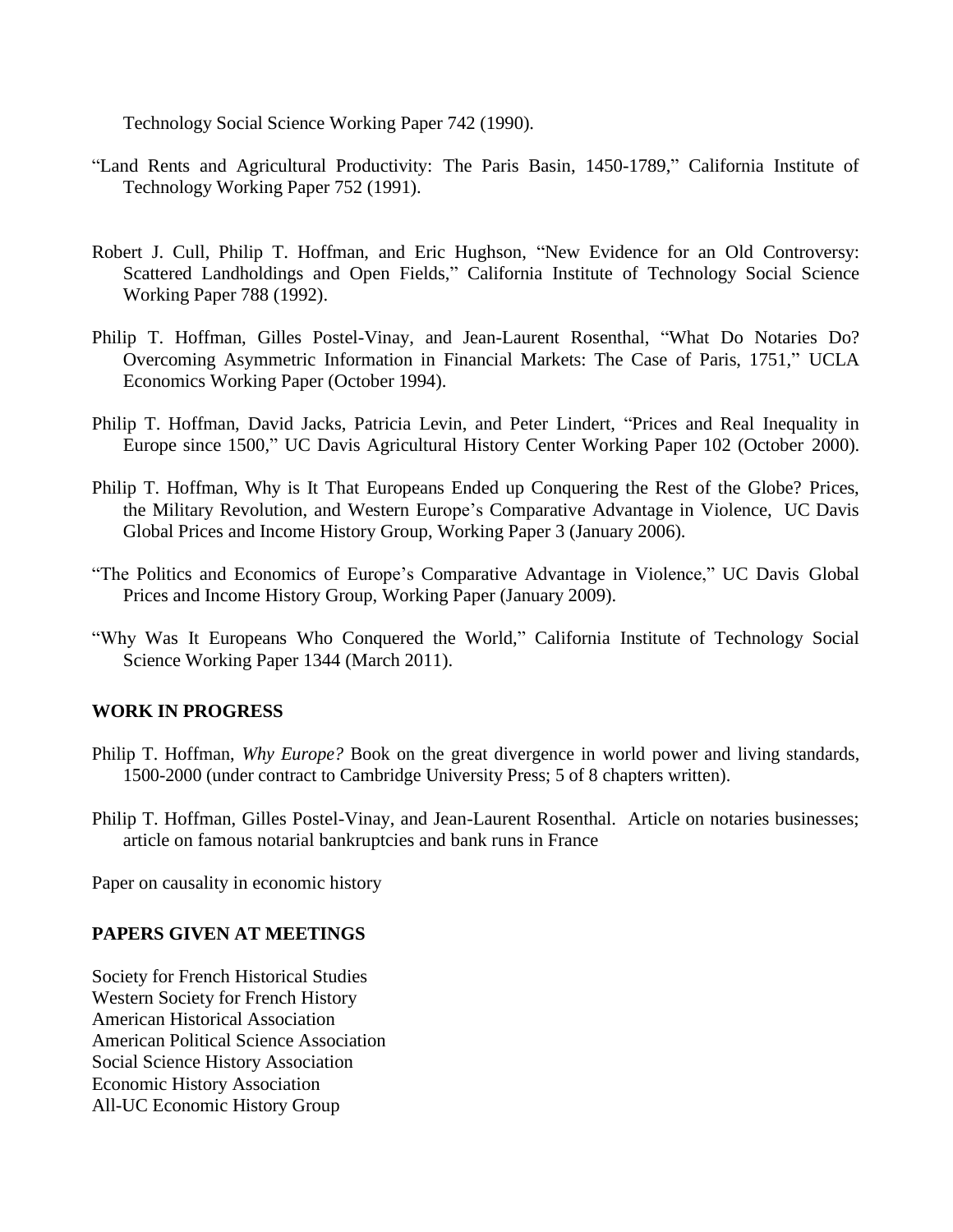Society for Sixteenth-Century Studies American Economic Association World Congress of Cliometrics National Bureau of Economic Research Cliometric Society Center for Economic Policy and Research (CEPR) (Gerzensee, Switzerland) The Historical Society The World Economic History Conference Appalachian Spring Conference on World History, Economics (keynote address) 1<sup>st</sup> Henan Symposium on Development and Institutional Economics (keynote address, Kaifeng, China) Edinburgh International Book Festival

# **TALKS GIVEN AT:**

Appalachian State University (Economics) University of Arizona (Economics) Bocconi University (Milan) (Economics) Bogazici University (Istanbul) (Economics) University of British Columbia (Economics) University of California, Davis (Economics) University of California at Los Angeles (Economics, History) University of California, San Diego (History) Caltech (Watson Lecture, 2006) Canadian Network for Economic History (keynote address) Columbia University (Economics) University of Copenhagen (Economics) École des hautes études en sciences sociales (Paris) (History) Ecole normale supérieure, Paris (Institut d'histoire modern et contemporaine) FUCAM (Mons, Belgium) (History) George Mason University (Economics) Harvard University (Economics, Business School) Hong Kong University of Science and Technology (Social Sciences, public lecture) University of Illinois (Economics) University of Indiana (Economics) University of Leicester, UK (History) London School of Economics (Economic History) Université de Lyon II (History) The University of Maryland (History) University of Munich (Economics) Northwestern University (Economics) Oxford University (Economics) Paris School of Economics (Economics) University of Pennsylvania (History) Princeton University (History) Rutgers University (Economics)